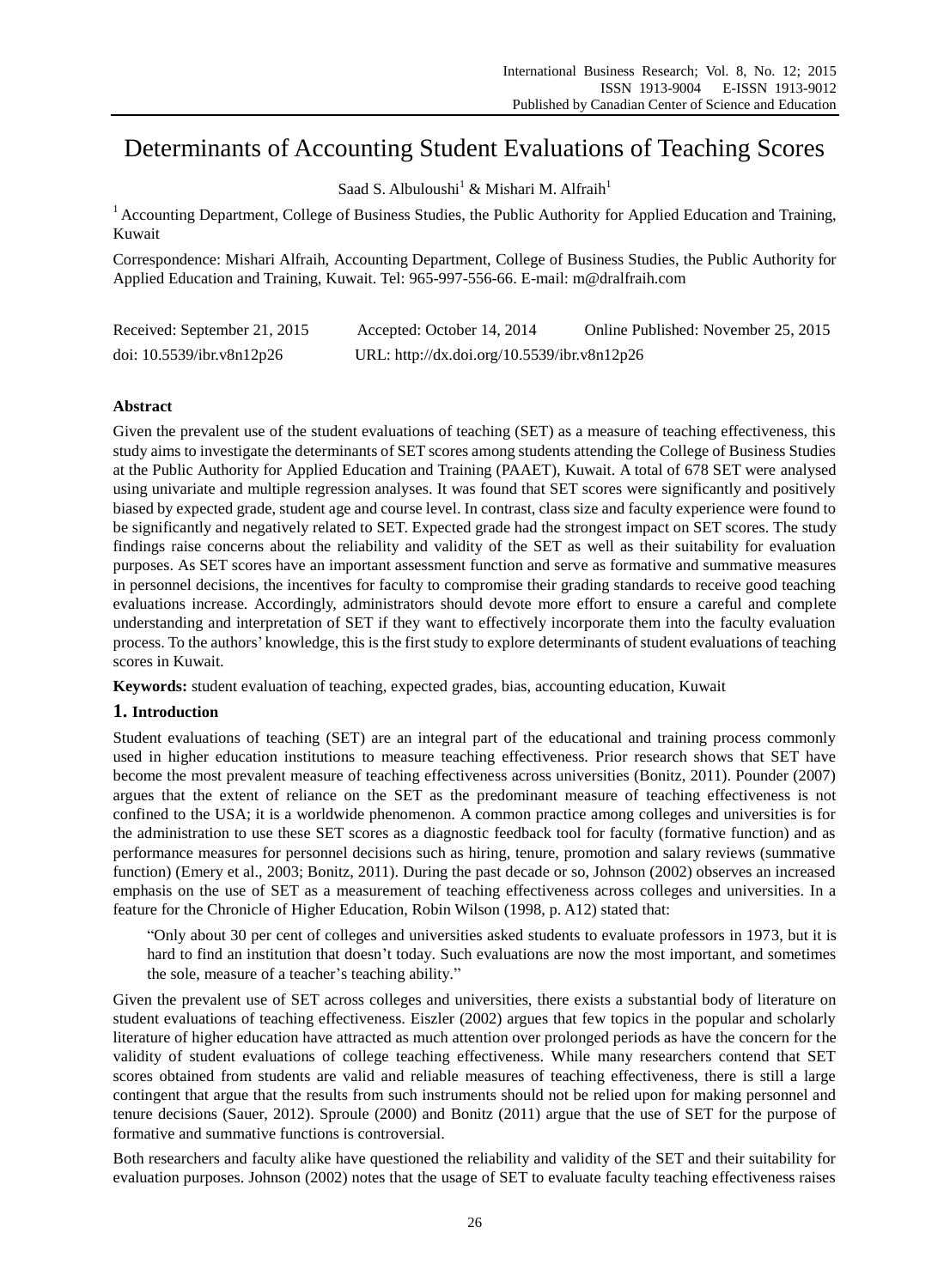a number of concerns, including the basic validity of these surveys and their sensitivity to external biases. Yunker and Yunker (2003) argue that SETs are not clearly and directly related to teaching effectiveness. Instead, they are related and influenced significantly by personal characteristics and institutional factors over which the faculty members have no control. In support of Yunker and Yunker (2003), Bonitz (2011) notes that a large proportion of SET research has been devoted to the issue of bias in student evaluations of faculty. Although most university administrators believe that students can reliably evaluate teaching effectiveness, prior research in higher education literature, however, provides evidence that many faculty members believe that student evaluations are simply a popularity contest and have no relation to the measurement of effective teaching (Morgan et al. 2003).

Theoretically, student bias is an obvious possibility when adverse treatment (for example, due to grade disappointments or because of disciplinary actions against the student) is connected to a procedure in which anonymity provides a lack of rating accountability. A resulting student animus to the faculty can easily become translated into ratings that may have little to do with the faculty member's instructional effectiveness and actual performance in the course (Clardy, 2003). Centra (1993) defines bias in this context as "a circumstance that unduly influences a teachers' ratings, although it has nothing to do with the teacher's effectiveness" (p. 65). Being aware of the possibility of student bias, faculty can easily gravitate to a position of either complete indifference to student evaluations or to a modification of teaching practices (by limiting demands and assignments, grading easily, and so on) to increase the ratings faculty are given by their students (Clardy, 2003).

Some educators have voiced their concerns about how student evaluations affected the quality of education and resulted in grade inflation and lower academic performance (Stapleton & Murkison, 2001). Badri et al. (2006) empirically attempted to identify potential biasing factors in student evaluations and found that expected grade, actual grade, class size, course level, course timing, student gender and course subject significantly affect SET. Similarly, Sauer (2012) explored the predictors of student evaluations and revealed that student gender, ethnicity, age, prior interest in subject, course electivity and expected grade variables were statistically significant predictors of SET scores.

Although prior literature related to student evaluations of teaching has attempted to explore various student characteristics and contextual factors and potential biasing variables that may affect the legitimacy, validity and reliability of student evaluations, the majority of these studies have been conducted in the Western countries. The results of such studies might not be generalizable to a country like Kuwait that has a different social, cultural and educational setting. Based on this background, this study aims to investigate the determinants of SET scores among students attending the College of Business Studies at the Public Authority for Applied Education and Training (PAAET), Kuwait.

For this purpose, a SET form was constructed based on the official SET form developed by the Measurement and Evaluation Center at PAAET. The developed SET consisted of three parts. Part 1 contained demographic data and other background information about participating students. Part 2 contained questions covering a students' rating of the instructor. Part 3 contained one question that required student to report the expected final grade at the end of the course. In addition, a separate questionnaire that contained questions related to the instructor characteristics and course taught was administrated to each instructor under evaluation. Seven hundred and twenty SET were distributed in 21 various accounting classes offered to students.

Data collected was analyzed using quantitative methods. Descriptive statistics, independent sample t-tests, one-way analysis of variance (ANOVA) tests and multiple regression analyses were used to identify the determinants of SET. Multivariate regression analysis results clearly indicated that SET scores are significantly and positively biased by expected grade, student age and course level*.* In contrast, class size and faculty experience variables were found to be significantly and negatively related to SET*.* Interestingly, student gender and faculty gender variables were both negative; however, their influence on SET scores were insignificant.

The findings of this study make several important contributions. First, they raise concerns about the reliability and validity of the SET and their suitability for evaluation purposes. As SET scores have an important assessment function and serve as formative and summative measures in personnel decisions, the incentives for faculty to compromise their grading standards to receive good teaching evaluations increase. Accordingly, administrators should devote more effort to ensure a careful and complete understanding and interpretation of SET if they want to effectively incorporate them into the faculty evaluation process. Second, the findings are helpful to administrators in reviewing and interpreting SET scores. Third, the findings provide faculty with information about the potential determinants of student evaluations of teaching.

The remainder of this study is organized as follows. Section 2 reviews prior research related to student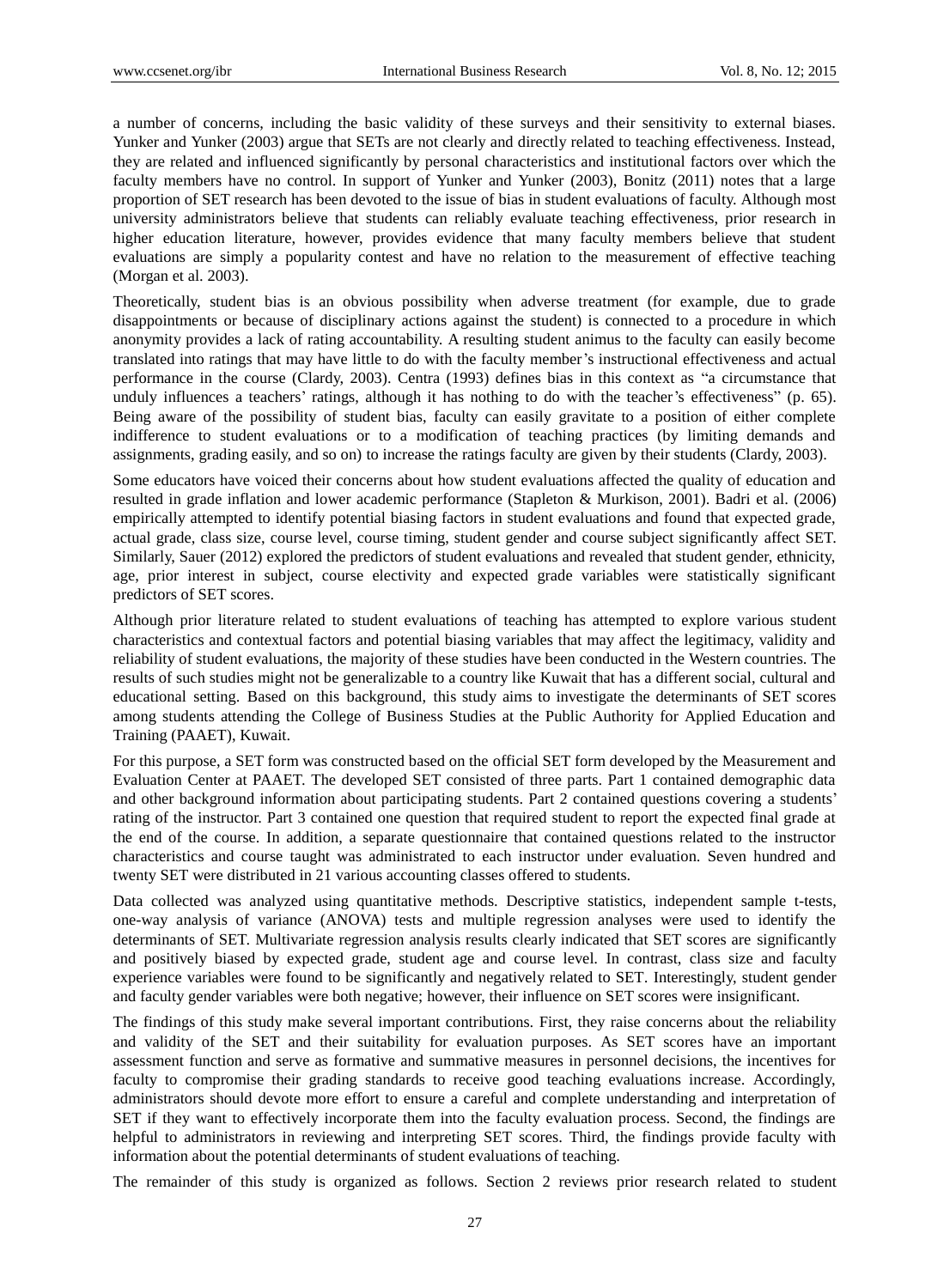evaluations of teaching. Section 3 outline methodology followed. The findings are presented in Section 4. Finally, section 5 presents the conclusions, contributions and implications.

## **2. Literature Review**

The practices of using student opinions to evaluate the effectiveness of college teaching and studying the factors that affect it date back to the early 1900s (Algozzine et al., 2004). Today, student evaluation of teaching has become a routine and mandatory part of teaching in colleges and universities. In their review of student evaluation forms, Chulkov and Van Alstine (2010) show that student evaluations of teaching (SET) forms typically consist of questions that ask students to evaluate various aspects of the faculty's performance and course design. These forms are completed by the students at the end of the semester and serve as a summative measure used in personnel decisions about faculty hiring, tenure, promotion, and salary reviews. SET scores also have an important assessment function and are used as a formative measure by faculty seeking to improve their teaching skills and course design (Chulkov & Van Alstine, 2010). In a study surveying the use of student evaluations as a component of faculty evaluation systems in 600 liberal arts colleges between 1973 and 1993, Seldin (1993) finds that the use of SET increased from 28 percent to 86 percent over the study period. In 1999, nearly 90% of the colleges surveyed reported the use of SET (Seldin, 1999). Similarly, Wilson (1998) claims that it is hard to find colleges or universities that do not use SET in measuring teaching effectiveness. He argues that these evaluations are now the most important, and sometimes the sole, measure of a faculty member's teaching ability. Chulkov and Van Alstine (2010) claim that the international accrediting bodies have contributed to the increased emphasis on SET. For example, in its Accreditation Standard No. 12, the Association for Advancement of Collegiate Schools of Business (AACSB)-a leading accrediting body for business schools that has accredited more than 700 business schools in 48 countries-requires all business schools to "have a systematic program for evaluating instructional performance of faculty members. Information from instructional evaluation should be available to both faculty members and administrators. The school should use instructional evaluations as the basis for development efforts for individual faculty members and for the faculty as a whole" (AACSB, 2015).

However, the increased reliance on student evaluations as a measure of teaching effectiveness in personnel decisions about faculty hiring, tenure, promotion, and salary reviews has raised questions whether student feedback is a valid measure of effective teaching. Many faculty members argue that there is a number of potential biases in the use of student evaluations (Morgan et al., 2003). Similarly, Heine and Maddox (2009) note that these evaluations have been routinely criticized for being open to many sources of bias and error. Consequently, various faculty members have argued that students' evaluations are unfair because students rate some faculty members poorly as instructors because of the nature and amount of work assigned and the grades students earned (Stapleton & Murkison, 2001). Helterbran (2008) argues that the measurement of teaching effectiveness is a complex process that "involves the interweaving of content knowledge, pedagogy skills, and a knowledge and appreciation of the multifaceted nature of students to, in the end, be able to point to evidence that learning has occurred" (p. 126). Heine and Maddox (2009) and Morgan *et al*. (2003) argue that teaching effectiveness is a complex process to identify and nearly impossible to validly measure, and they question whether students have the capacity to actually evaluate teaching and teaching effectiveness.

Given the prevalence of SET use across colleges and universities, measurement and assessment of teaching effectiveness through student evaluations have been research topics for almost a century (Campbell & Bozeman, 2007). Similarly, Eiszler (2002) argues that few topics in the popular and scholarly literature of higher education have attracted as much attention over prolonged periods as the concern regarding the validity of student evaluations of college teaching effectiveness.

While many researchers contend that SET scores obtained from students are valid and reliable measures of teaching effectiveness, a large contingent still argues that the results from such instruments should not be relied upon for making personnel and tenure decisions (Sauer, 2012). For instance, using a sample from a Malaysian university, Liaw and Goh (2003) show that class size inappropriately influences students' judgments in teaching evaluations, suggesting that classes with small enrolment receive good teaching ratings, whereas large classes are associated with poor evaluation ratings. They further show that teaching evaluations are not significantly influenced by faculty or course characteristics. Similarly, Whitworth *et al.* (2002) analyze 12,153 student evaluations to investigate the effects of faculty gender, course type, and course level on student evaluations. Their results reveal that female faculty members were rated better than male ones and that ratings differed significantly by course type and students' perceived amount of learning. In addition, they show that graduate students tend to give higher SET scores than undergraduates. Based on data obtained from a university in Hong Kong, Kwan (1999) examines the effects of course characteristics on student evaluations, finding significant differences in student evaluations across academic disciplines, class sizes, course levels, type of course, and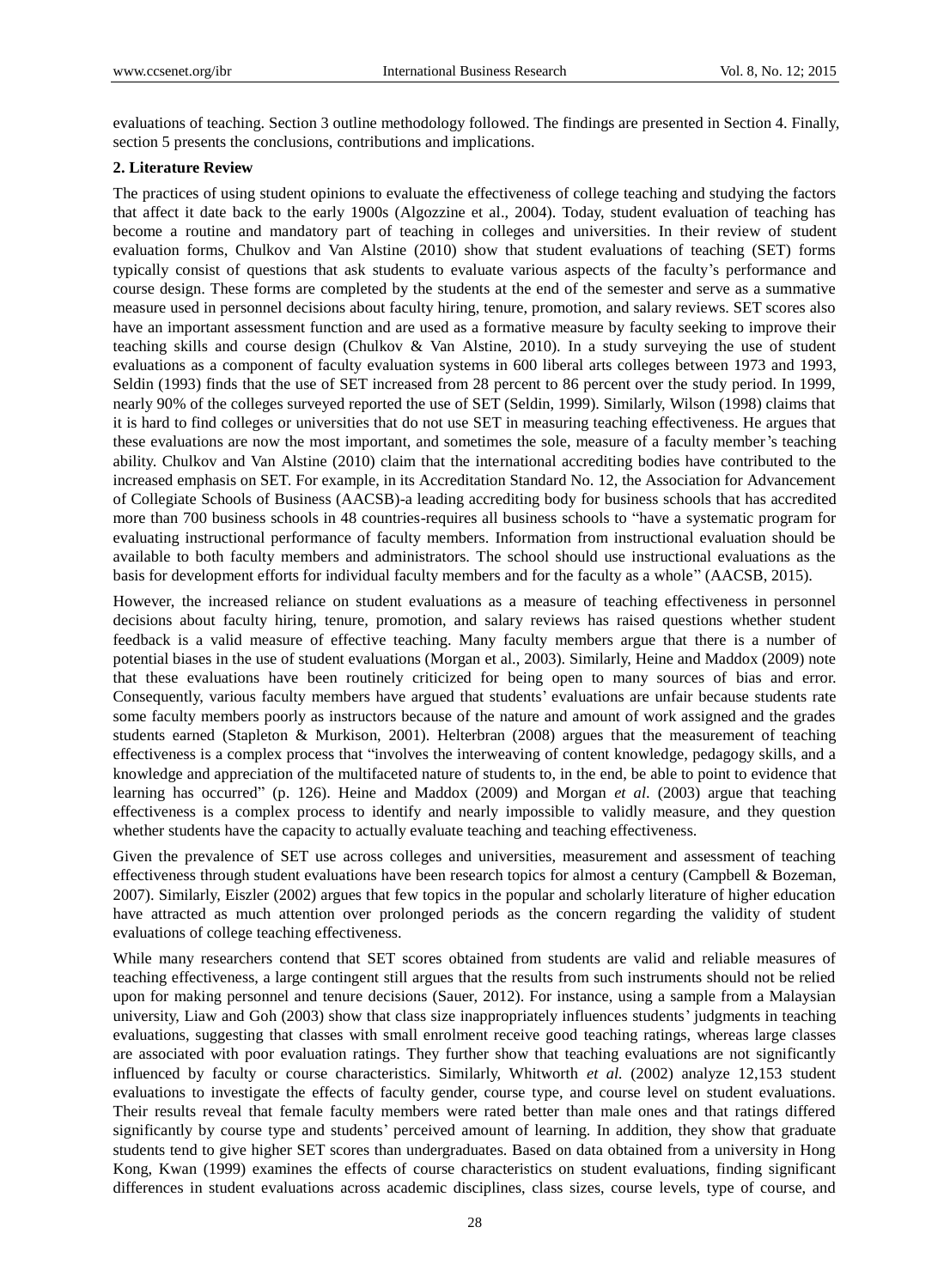modes of study.

In examining whether the use of student evaluations of teaching effectiveness have been a contributing factor to a trend of grade inflation at a mid-sized public university in the United States, Eiszler (2002) concludes that student evaluations may be used in ways that raise questions regarding consequential validity, specifically by encouraging grade inflation. Similarly, Millea and Grimes (2002) examine the link between course rigor and expected grades to evaluation scores and found that expected grades significantly and positively affect evaluation scores. In their study of grades, course evaluations, and academic incentives, Love and Kotchen (2010) develop a model that identifies a range of new and seemingly counterintuitive insights about how an institution's promotion criteria may affect student and faculty behavior. The results of their model show that placing more emphasis on student evaluations intensifies the problems of grade inflation and can even decrease a professor's teaching effort. Their findings suggest that an institution's efforts to improve teaching quality may adversely result in grade inflation.

In an attempt to identify potential biasing variables in students' evaluations of teaching in a newly AACSB accredited business school in the United Arab Emirates (UAE), Badri et al. (2006) provide evidence that supports previous research regarding the existence of potential biasing factors. Their results reveal that expected grade, actual grade, course level, class size, course timing, student gender and course subject significantly affect student evaluation of teaching. Due to the possible existence of biasing factors in SET, Badri et al*.* (2006) argue that comparing individual faculty members SET scores regardless of other factors might not be fair and call for the need to supplement the SET scores with other measures of teaching effectiveness.

Bonitz (2001) uses an experimental study to evaluate the influence of course type, instructor and student gender, and student individual differences on SET scores. The results reveal that student individual differences explained a significant proportion of the variance in SET scores. The most salient traits that were significantly related to SET scores were agreeableness, conscientiousness, conventional and investigative confidence, and gender role attitudes. In addition, the results of Bonitz's (2011) study show that female students gave significantly higher SET scores than male students independent of course type or instructor gender. Overall, the findings of Bonitz's (2011) study suggest that students' individual differences can bias SET scores, which poses a threat to the validity of the usefulness of student evaluations.

Although prior literature related to student evaluations of teaching has attempted to explore various student characteristics and contextual factors and potential biasing variables that may affect the legitimacy, validity and reliability of student evaluations, most of these studies have been conducted in the Western countries. The results of such studies might not be generalizable to such countries as the Gulf Countries which has a different social, cultural and educational setting. As mentioned above, Badri et al conducted their study on the UAE.

## **3**. **Methodology**

#### *3.1 The Instrument*

The objective of this paper is to explore the determinants of student's evaluations of teaching. For this purpose, a student's evaluation of teaching (SET) form was constructed based on the official SET form developed by the Measurement and Evaluation Center at the Public Authority for Applied Education and Training, Kuwait. The developed SET consists of three parts. Part 1 contains seven questions obtaining demographic data and other background information about participating students. Part 2 contains thirty-two specific questions covering a students' rating of the instructor's presentation skills, time management, evaluation methods, fairness, class preparation and relationship with students. Responses on part 2 questions were based on a five-point Likert scale, with student answers ranging from 1 "*do not agree at all*" to 5 " *totally agree*." Part 3 contains one question that requires student to report the expected final grade at the end of the course. The developed SET content was validated by faculty members of the Public Authority for Applied Education and Training. In addition to the SET that was administrated to the students, a separate questionnaire was administrated to each instructor under evaluation containing five questions related to the instructor characteristics and course taught. The pilot study found that students easily understood the questions and had no difficulty in completing the SET in a reasonable period of time.

### *3.2 Data Collection*

The population examined in this study is consisted of students attending accounting classes at the College of Business Studies, the Public Authority for Applied Education and Training in the fall and spring semesters of 2013-2014. The SET was administered by the researchers during accounting classes. Seven hundred and twenty SET forms were distributed in 21 various accounting classes offered to students. Of the 720 SET administered,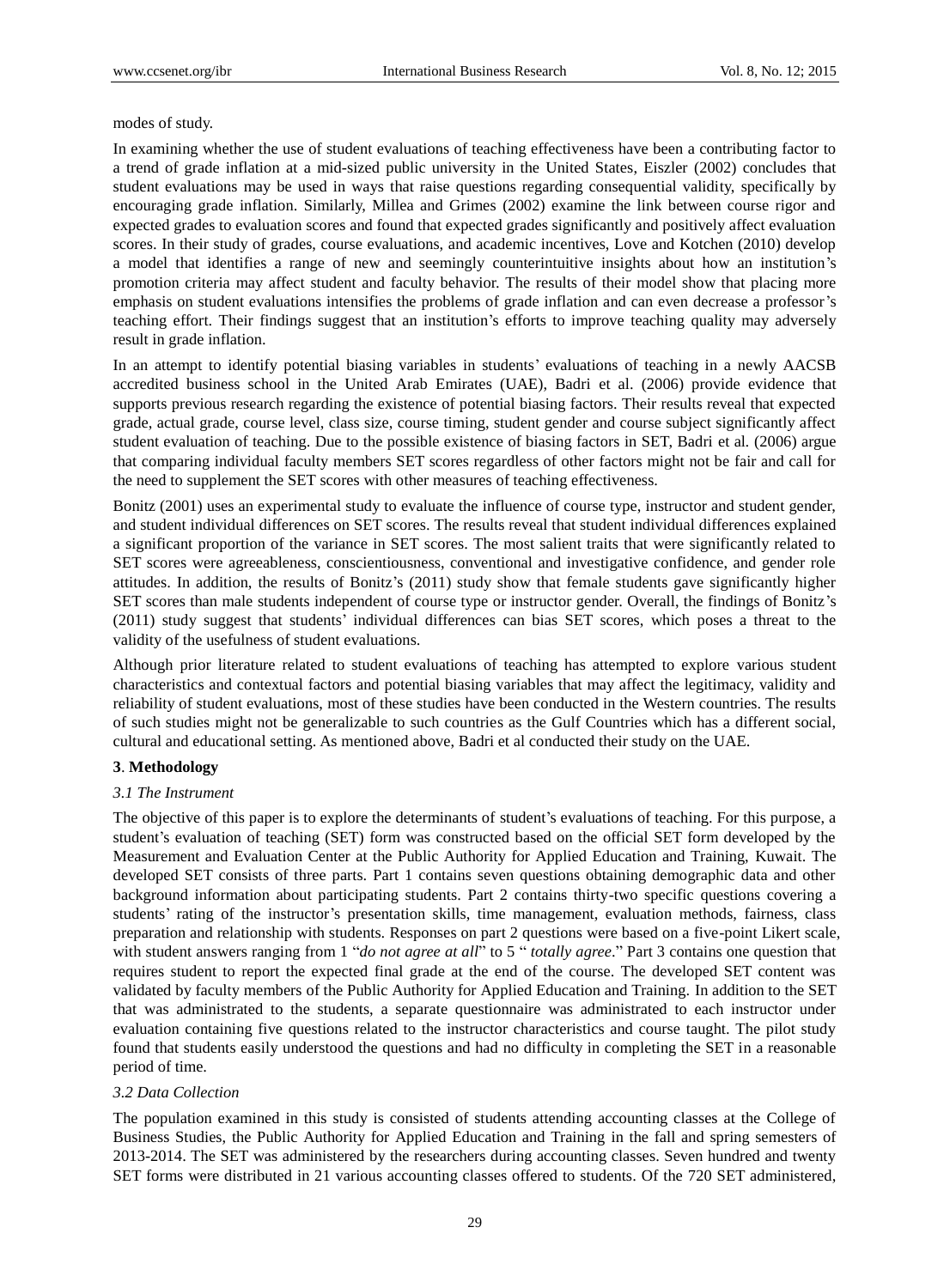678 responses were considered appropriate for statistical investigation.

#### *3.3 Analysis Methods*

To identify the determinants of student's evaluations of teaching, data collected from the SET were analyzed using descriptive statistics, independent sample t-tests, univariate analysis of variance (ANOVA) tests, and multiple regression analyses. Based on the existing empirical literature, seven independent variables were identified to explore the determinants of student's evaluations of teaching. The regression model is as follows:

 $SET = \beta_0 + \beta_1$  (Expected Grade) +  $\beta_2$  (Student Gender) +  $\beta_3$  (Student Age) +  $\beta_4$  (Class Size) +  $B_5$  (Course Level) +  $\beta_6$  (*Faculty Experience*) +  $\beta_7$  (*Faculty Gender*) + ε (1)

#### *Where*

 $SET =$  the student's evaluation of teaching score

Expected Grade = the expected grade at the end of the course

Student Gender = gender of the student

Student Age = student age

Class  $Size = number of students in the class$ 

Course Level = principle, for accounting major, or for non-accounting major

Faculty Experience = years of experience

Faculty Gender = gender of faculty

#### **4. Results and Discussion**

Table 1 outlines descriptive statistics for SET scores. Panel A indicates that the mean (median) SET score was 3.85 (3.95), with a minimum score of 1 and a maximum of 5. Panel B of Table 1 outlines the frequency distribution of SET scores. The statistics show that 10% of SET scores are between 1 and 1.99. Twenty-two percent of SET scores between 2 and 2.99, 20% scores between 3 and 3.99, and 37% between 4 and 4.99. Only 9% of the SET scores are five. Thus, the frequency distribution of SET scores reveals a noticeable variation in SET scores.

| Panel A: Descriptive Statistics for SET Scores |                                               |      |                                     |     |      |      |                       |          |
|------------------------------------------------|-----------------------------------------------|------|-------------------------------------|-----|------|------|-----------------------|----------|
| Dependent Variable                             | N                                             | Mean | <b>Standard Deviation</b><br>Median |     | Min. | Max. | <b>Skewness</b>       | Kurtosis |
| <b>SET</b>                                     | 678                                           | 3.85 | 3.95<br>1.09                        |     |      | 5    | $-0.76$               | $-0.58$  |
|                                                | Panel B: Frequency Distribution of SET Scores |      |                                     |     |      |      |                       |          |
| SET Range                                      | Frequency                                     |      | Percentage                          |     |      |      | Cumulative Percentage |          |
| $1 - 1.99$                                     |                                               | 71   |                                     | 10  |      |      | 10                    |          |
| $2 - 2.99$                                     |                                               | 163  |                                     | 24  |      |      | 34                    |          |
| $3 - 3.99$                                     | 135                                           |      | 20                                  |     |      |      | 54                    |          |
| 4-4.99                                         | 250                                           |      | 37                                  |     |      |      | 91                    |          |
| 5                                              |                                               | 59   | 9                                   |     |      |      | 100                   |          |
| Total                                          |                                               | 119  |                                     | 100 |      |      |                       |          |

Table 1. Descriptive statistics for student's evaluation of teaching scores (SET)

Table 2 outlines a description of students and faculty's demographics. It reveals that the sample consisted of 181 male students (26.7%) and 497 female students (73.3%). Among the 678 students, 226 (33.3%) students expected to achieve an "A" grade at the course, 178 (26.3%) expected to achieve a "B" grade, 162 (23.9%) expected a "C" grade, while 46 (6.8%) expected a "D". Only 66 students (9.7%) expected an "F" grade at the course. Table 2 shows that 30.6% of the students examined were between 18 and 20 years old, 49.4% were between 21 and 23 years old, 9.6% were between 24 and 26 years old, 8.3% were between 27 and 29 years old and 2.1% were 29 years or older.

In addition, Table 2 outlines the frequency distribution of class size. It reveals that 22.9% of students examined were on a class size that ranges from 20 to 30 students, 46.3% were on a class size that ranges from 31 to 40 students, whereas 30.8% of students were on a class size that ranges from 41 to 50 students. Furthermore, the frequency presented on Table 2 shows that 52.2% were enrolling on an accounting principle course, 42% were enrolling on an accounting major course, while 5.8% were enrolling on an accounting course that is required for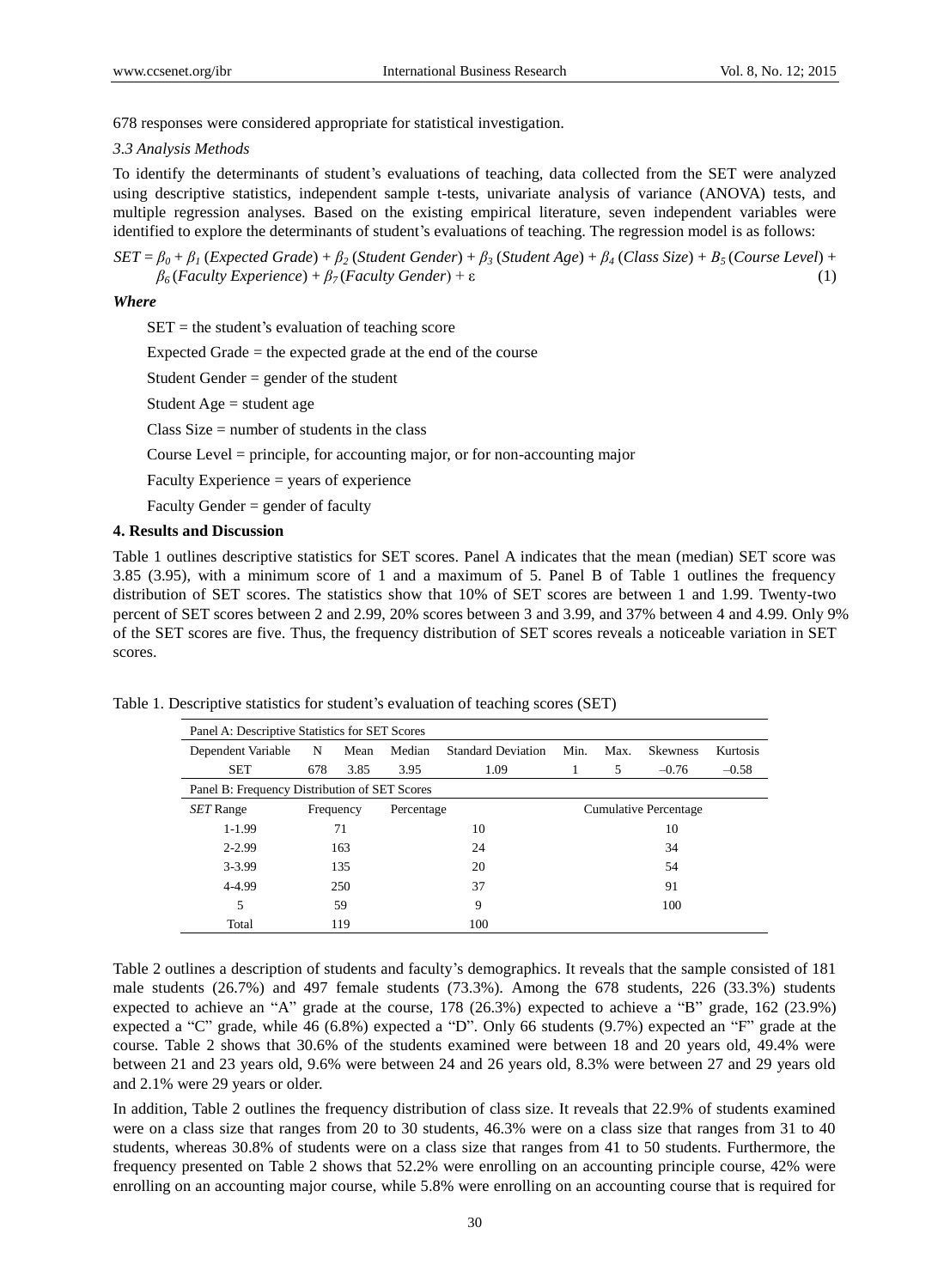## non-accounting students.

| Variable                 | Frequency | Percentage |
|--------------------------|-----------|------------|
| <b>Expected Grade</b>    |           |            |
| А                        | 226       | 33.3       |
| B                        | 178       | 26.3       |
| $\overline{C}$           | 162       | 23.9       |
| D                        | 46        | 6.8        |
| F                        | 66        | 9.7        |
| Total                    | 678       | 100        |
| Student Gender           |           |            |
| Male                     | 181       | 26.7       |
| Female                   | 497       | 73.3       |
| Total                    | 678       | 100        |
| Age                      |           |            |
| 18-20                    | 208       | 30.6       |
| 21-23                    | 335       | 49.4       |
| 24-26                    | 65        | 9.6        |
| 27-29                    | 56        | 8.3        |
| Above 29                 | 14        | 2.1        |
| Total                    | 678       | 100        |
| Class Size               |           |            |
| 20-30                    | 155       | 22.9       |
| 31-40                    | 314       | 46.3       |
| 41-50                    | 209       | 30.8       |
| Total                    | 678       | 100        |
| Course Level             |           |            |
| Principle                | 354       | 52.2       |
| For accounting major     | 285       | 42.0       |
| For non-accounting major | 39        | 5.8        |
| Total                    | 678       | 100        |
| Faculty Experience       |           |            |
| Less than 1 year         | 58        | 8.6        |
| 1 to 5 years             | 296       | 43.6       |
| 5 to 10 years            | 154       | 22.7       |
| More than 10             | 170       | 25.1       |
| Total                    | 678       | 100        |
| <b>Faculty Gender</b>    |           |            |
| Male                     | 423       | 62.4       |
| Female                   | 255       | 37.6       |
| Total                    | 678       | 100        |

Table 2. Description of students and faculty's demographics

With respect to faculty's demographics, the frequency distribution of faculty experience presented on Table 2 shows that 8.6% of the instructors included in this study have less than 1-year experiences, 43.6% have between one and five years experience, 22.7% have between five and ten years, while 25.1% have more than ten years teaching experience. Furthermore, Table 2 reveals that 62.4% of the instructors were male, while 37.6 were female.

Table 3 outlines the results of t-tests used to determine whether there were significant variations in SET scores with respect to student gender and faculty gender. The results outlined in Table 3 show that there were no significant variations in SET scores from male students  $(M = 3.75)$  and females  $(M = 3.87)$ . Similar insignificant differences were observed in SET scores between male faculty ( $M = 3.88$ ) and female faculty ( $M = 3.78$ ).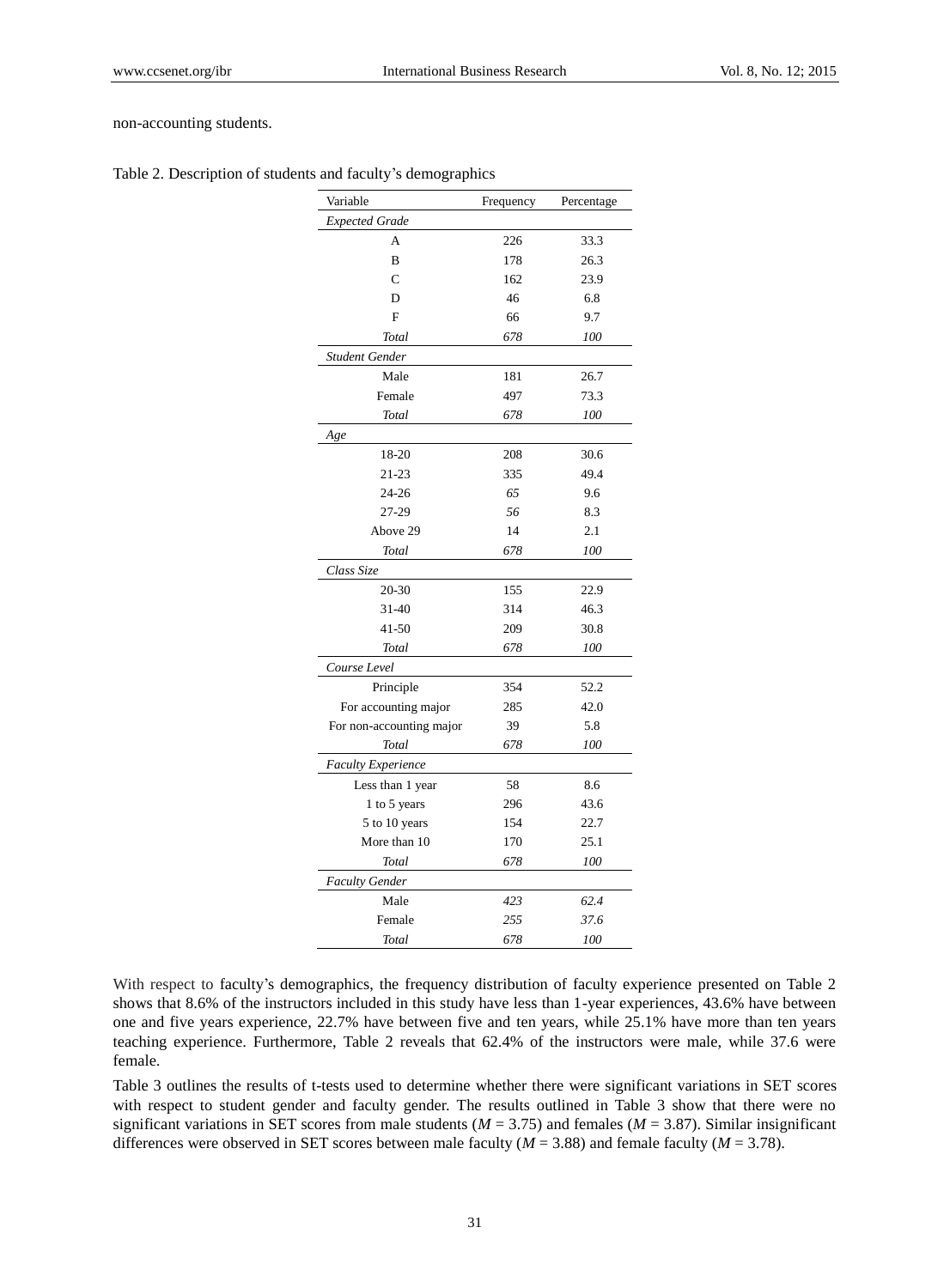| Category<br>Student Gender | Variable | Mean | <b>Standard Deviation</b> | T-value | Significant level |
|----------------------------|----------|------|---------------------------|---------|-------------------|
|                            |          |      |                           |         |                   |
|                            | Male     | 3.75 | 1.19                      | $-1.26$ | None              |
|                            | Female   | 3.87 | 1.05                      |         |                   |
| <b>Faculty Gender</b>      |          |      |                           |         |                   |
|                            | Male     | 3.88 | 1.09                      | 1.05    | None              |
|                            | Female   | 3.78 | 1.08                      |         |                   |

Table 3. T-test for differences with respect to student's evaluation of teaching (SET)

A one-way analysis of variance (ANOVA) test was used to investigate variations in SET scores with respect to expected grade, student age, class size, course level, and faculty experience. Untabulated results show significant variations ( $p < 0.01$ ) in SET scores across expected grades. Similar significant differences ( $p < 0.01$ ) were observed in SET scores across the student age categories ( $p < 0.01$ ), faculty experience categories ( $p < 0.01$ ). The results show that similar significant differences were also observed in SET scores across course level ( $p < 0.01$ ) and class size  $(p < 0.01)$  categories.

Table 4 present Pearson's correlation and Spearman's rank correlation among the dependent and independent variables. The correlation matrix presented in Table 4 shows that no pair-wise correlation coefficient exceeds 0.70, suggesting that multicollinearity is unlikely to be a serious problem in interpreting the multiple regression results (Gujarati, 2003).Variance inflation factors (VIF) were also examined and found to be well within acceptable limits.

Table 4. Bivariate correlations among dependent and independent variables

| Variable                  | <b>SET</b> | Expected | Student   | Student   | Class     | Course    | Faculty    | Faculty   |
|---------------------------|------------|----------|-----------|-----------|-----------|-----------|------------|-----------|
|                           |            | Grade    | Gender    | Age       | Size      | Level     | Experience | Gender    |
| <b>SET</b>                |            | $0.64**$ | 0.01      | $0.15**$  | $-0.05$   | 0.01      | $-0.06$    | $-0.05$   |
| <b>Expected Grade</b>     | $0.63**$   |          | $0.14**$  | $0.10**$  | 0.04      | $0.17**$  | $0.13**$   | $-0.04$   |
| Student Gender            | 0.05       | $0.13**$ |           | $-0.08*$  | $-0.26**$ | $0.30**$  | $0.32**$   | $0.47**$  |
| Student Age               | $0.20**$   | $0.15**$ | $-0.14**$ |           | $-0.05$   | $-0.13**$ | $-0.16**$  | 0.003     |
| Class Size                | $-0.08*$   | 0.05     | $-0.22**$ | $-0.06$   |           | $0.40**$  | $0.32**$   | $-0.42**$ |
| Class Level               | 0.03       | $0.17**$ | $-0.30**$ | $-0.16**$ | $0.41**$  |           | $0.58**$   | $-0.39**$ |
| <b>Faculty Experience</b> | $-0.10**$  | 0.06     | $0.18**$  | $-0.18**$ | $0.32**$  | $0.61**$  |            | $-0.31**$ |
| <b>Faculty Gender</b>     | $-0.04$    | $-0.06$  | $-0.47**$ | $-0.02$   | $-0.45**$ | $-0.30**$ | $-0.24**$  |           |

*Note.* \*, \*\* Correlation is significant at 0.05 and 0.01 levels, respectively (two-tailed). The upper-right diagonal presents Spearman's correlation and the lower-left diagonal presents Pearson's correlation of variables.

Table 5 outlines the multivariate regression analysis results. The table reveals that the multiple regression model is significant ( $p < 0.000$ ,  $F = 77.143$ ). Determinants identified as likely influencing student's evaluations of teaching in this study explain about 44% of the association between the student's evaluation of teaching (SET) scores and the potentially influential factors. According to the regression results presented in Table 5, the expected grade ( $p < 0.01$ ), student age ( $p < 0.01$ ), and course level ( $p < 0.01$ ) variables are significantly and positively related to SET. In contrast, class size  $(p < 0.01)$  and faculty experience variables found to be significantly and negatively related to SET*.* Interestingly, the coefficient estimates of student gender and faculty gender variables are both negative, however their influence on SET scores are insignificant. In examining the influence of the identified variables influencing student's evaluations of teaching, the standardized coefficient beta presented in Table 5 reveals that expected grade has the strongest impact on SET scores, followed by faculty experience*,* followed by course level*,* followed by class size*.* The standardized coefficient beta shows that student age has the least effect on SET scores.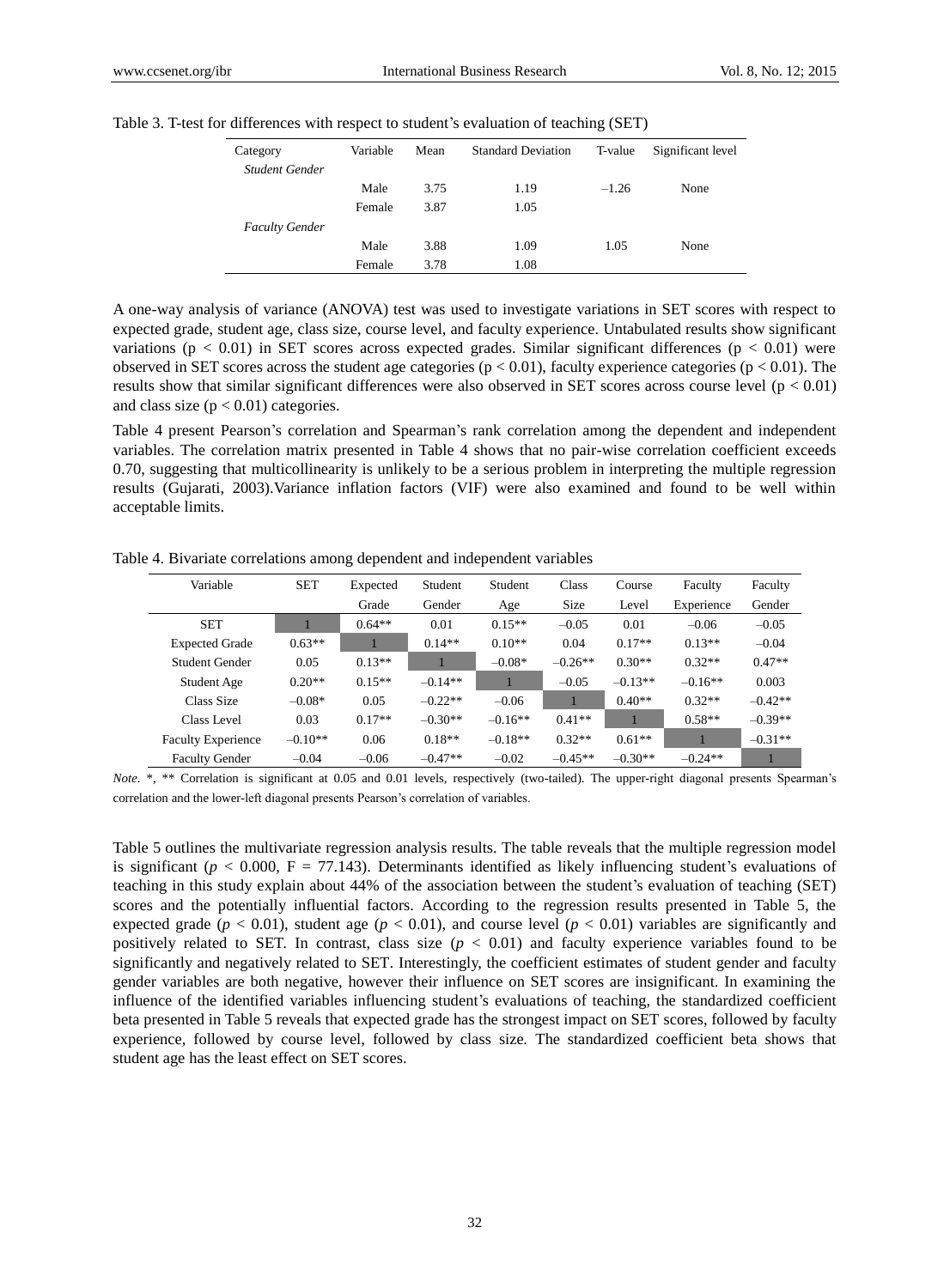| $SET = \beta_0 + \beta_1$ (Expected Grade) + $\beta_2$ (Student Gender) + $\beta_3$ (Student Age) + $\beta_4$ (Class Size) |                                   |            |                                 |             |                                    |  |  |  |
|----------------------------------------------------------------------------------------------------------------------------|-----------------------------------|------------|---------------------------------|-------------|------------------------------------|--|--|--|
| $+ B_5$ (Course Level) + $\beta_6$ (Faculty Experience) + $\beta_7$ (Faculty Gender) + $\varepsilon$                       |                                   |            |                                 |             |                                    |  |  |  |
| Variable                                                                                                                   | <b>Unstandardized Coefficient</b> |            | <b>Standardized Coefficient</b> | t-statistic | Significant                        |  |  |  |
|                                                                                                                            | B                                 | Std. Error | Beta                            |             |                                    |  |  |  |
| Intercept                                                                                                                  | 2.102                             | 0.370      |                                 | 5.687       | ***                                |  |  |  |
| <b>Expected Grade</b>                                                                                                      | 0.528                             | 0.026      | 0.614                           | 20.430      | ***                                |  |  |  |
| <b>Student Gender</b>                                                                                                      | $-0.103$                          | 0.098      | $-0.042$                        | $-1.049$    | None                               |  |  |  |
| Age                                                                                                                        | 0.031                             | 0.012      | 0.081                           | 2.704       | ***                                |  |  |  |
| Class Size                                                                                                                 | $-0.018$                          | 0.005      | $-0.134$                        | $-3.839$    | ***                                |  |  |  |
| Course Level                                                                                                               | 0.342                             | 0.105      | 0.189                           | 3.244       | ***                                |  |  |  |
| <b>Faculty Experience</b>                                                                                                  | $-0.149$                          | 0.031      | $-0.238$                        | $-4.757$    | ***                                |  |  |  |
| <b>Faculty Gender</b>                                                                                                      | $-0.096$                          | 0.088      | $-0.043$                        | $-1.094$    | None                               |  |  |  |
| N                                                                                                                          | R <sup>2</sup>                    | Adj. $R^2$ | <i>F</i> -statistic             |             | $p$ -value ( <i>F</i> -statistics) |  |  |  |
| 678                                                                                                                        | 0.446                             | 0.440      | 77.143                          |             | 0.000                              |  |  |  |

## Table 5. Multivariate regression analysis results

*Note.* \*\*\* indicates significant at the 0.01 level.

Our study confirms that expected grade is related to student evaluations. The results are consistent with other studies that expected grade positively affects student evaluations (For instance, Eiszler, 2002; Badri et al., 2006; Love & Kotchen, 2010), suggesting that students who assigned higher expected grade gave higher evaluations to faculty than students who assigned lower expected grades. Similarly, the findings support some prior research regarding the effects of course level on SET scores. The results suggest that higher SET scores are associated with higher courses levels, whereas lower SET scores are associated with introductory course levels. Badri et al. (2006) justify that observation by noting that senior students enjoy certain levels of maturity and experience with faculty to be more selective in courses enrollment.

Consistent with prior research that expected SET to be higher in small classes compared to larger classes (e.g., Kwan, 1999; Liaw & Goh, 2003; Bonitz, 2011), the results show that class size has inappropriately influenced students' judgments on teaching evaluations, suggesting that classes with small enrolment receive good teaching ratings, whereas large classes are associated with poor evaluation ratings.

As far as faculty experience, more experienced faculty is expected to promote better educational outcomes. The results show that faculty experience is significantly and negatively related to SET, suggesting that less experienced faculty receive significantly better SET than experienced faculty. One potential explanation for this finding is that the more experienced faculty may adhere more strictly to the curriculum and produce students with a deeper understanding of the material, whereas the less experienced faculty brings more energy and enthusiasm into the classroom, which may explain an inverse relation between age and teaching effectiveness (Carrell, 2010).

## **5. Conclusion**

Given the importance and the heavy reliance on students' evaluations as a measure of teaching effectiveness, the aim of this study is to investigate the determinants of SET among students attending the College of Business Studies at the Public Authority for Applied Education and Training (PAAET), Kuwait. For this purpose, a SET form was constructed based on the official SET form developed by the Measurement and Evaluation Center at PAAET. The developed SET consisted of three parts. Multivariate regression analysis results clearly indicated that SET are significantly and positively biased by expected grade, student age and course level*.* In contrast, class size and faculty experience variables were found to be significantly and negatively related to SET*.*  Interestingly, student gender and faculty gender variables were both negative; however, their influence on SET scores were insignificant. In contrast, student age had the least effect on SET scores. In examining the influence of the identified variables influencing student's evaluations of teaching, the findings reveals that expected grade has the strongest impact on SET scores, followed by faculty experience*,* followed by course level*,* followed by class size*.* The results show that student age has the least effect on SET scores.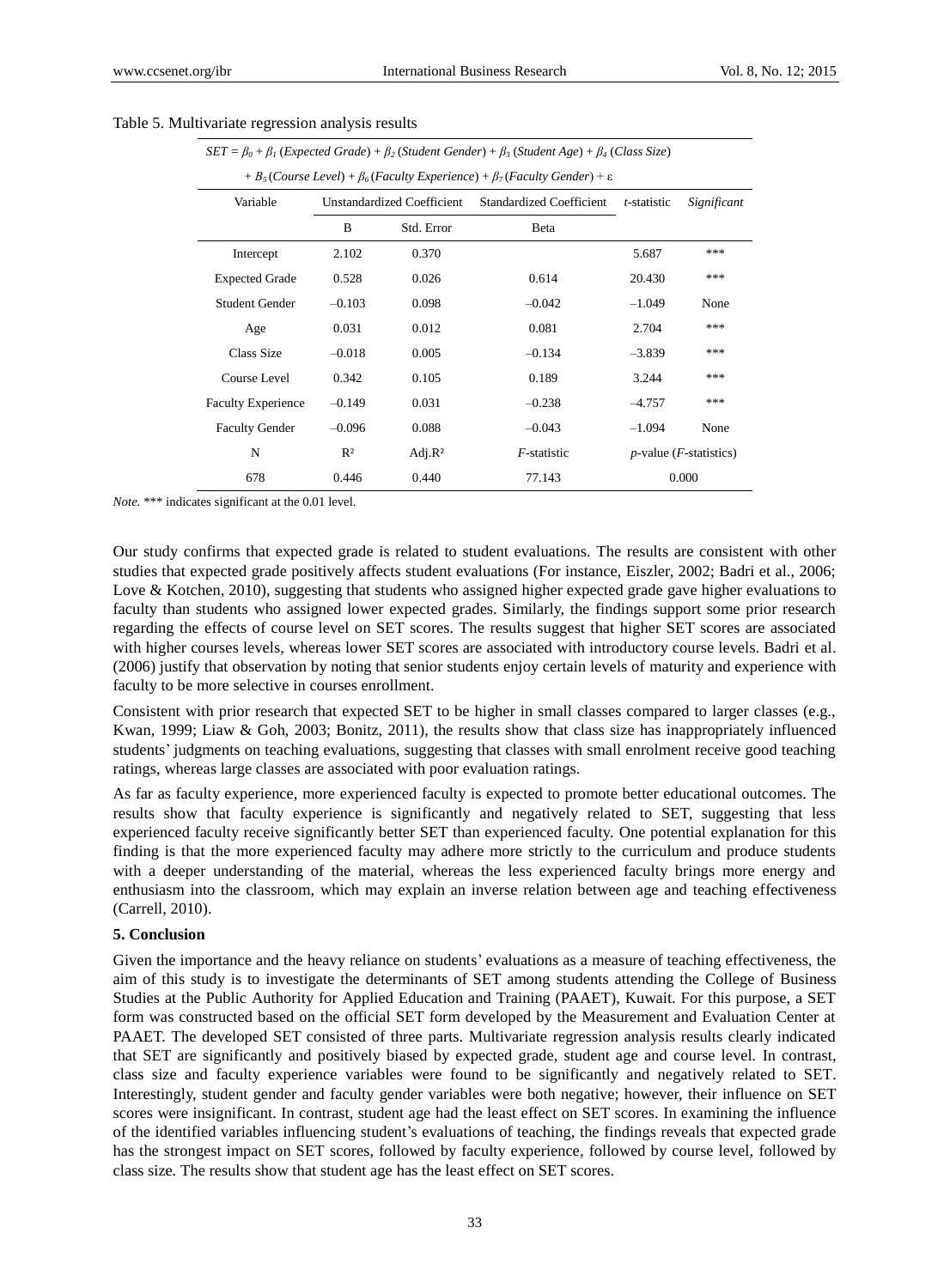The findings of our study are consistent with prior research and suggest that students who assigned higher expected grade gave higher evaluations to faculty than students who assigned lower expected grades. Similarly, the results suggest that higher SET scores are associated with higher courses levels, whereas lower SET scores are associated with introductory course levels. Furthermore, the results shows that class size has inappropriately influences students' judgments on teaching evaluations, suggesting that classes with small enrolment receive good teaching ratings, whereas large classes are associated with poor evaluation ratings.

In consistent with the conventional wisdom experienced faculty promotes better educational outcomes, the results show that faculty experience is significantly and negatively related to SET, suggesting that less experienced faculty receive significantly better SET than experienced faculty. One potential explanation for this finding is that the more experienced faculty may adhere more strictly to the curriculum and produce students with a deeper understanding of the material, whereas the less experienced faculty brings more energy and enthusiasm into the classroom which may explain an inverse relation between age and teaching effectiveness (Carrell, 2010).

The findings of this study make several important contributions. First, they raise concerns about the reliability and validity of the SET and their suitability for evaluation purposes. Given the increased emphasis on the use of SET as a measurement of teaching effectiveness in personnel decisions, the findings of this study raise a concern regarding faculty incentives to manipulate their gardening policies to receive good teaching evaluations, thus intensifying the problems of grade inflation. Administrators should devote more efforts to ensure a careful and complete understanding and interpretation of student evaluations if they want to effectively incorporate these student evaluations into faculty evaluation process. Second, the findings are helpful to the PAAET administrators in reviewing and interpreting SET scores. Third, the findings provide faculty with information about the potential determinants of student evaluations of teaching.

The primary limitation of this study was its sample size and diversity, as the data was collected from one business school. Future research may provide more generalizable results by expending the size and diversity of the sample. The most important conclusion from the results of this study is that expected grade had the strongest impact on SET scores. Further research is needed to explore the potential influence of student evaluations on the quality of education and the resultant grade inflation and lower academic performance. The variables used in the study were expected to explain differences in the levels of student evaluations of teaching. Future research might consider qualitative method that involves student and faculty interviews.

## **References**

- AACSB. (2015). *Eligibility Procedures and Accreditation Standards for Business Accreditation.* Retrieved from http://www.aacsb.edu/en/accreditation/standards/2013-business/
- Algozzine, B., Beattie, J., Bray, M., Flowers, C., Gretes, J., Howley, L., et al. (2004). Student Evaluation of College Teaching: A Practice in Search of Principles. *College Teaching, 52*(4), 134-141.
- Badri, M. A., Abdulla, M., Kamali, M. A., & Dodeen, H. (2006). Identifying Potential Biasing Variables in Student Evaluation of Teaching in a Newly Accredited Business Program in the UAE. *International Journal of Educational Management, 20*(1), 43-59. http://dx.doi.org/10.1108/09513540610639585
- Bonitz, V. S. (2011). *Student Evaluation of Teaching: Individual Differences and Bias Effects.* (Unpublished PhD., Iowa State University, Ann Arbor).
- Campbell, J., & Bozeman, W. (2007). The Value of Student Ratings: Perceptions of Students, Teachers, and Administrators. *Community College Journal of Research and Practice, 32*(1), 13-24. http://dx.doi.org/10.1080/10668920600864137
- Carrell, S. E. (2010). Does Professor Quality Matter? Evidence from Random Assignment of Students to Professors. *Journal of Political Economy, 118*(3). http://dx.doi.org/ 10.3386/w14081
- Centra, J. A. (1993). *Reflective Faculty Evaluation.* San Francisco: Jossey-Bass.
- Chulkov, D., & Van Alstine, J. (2012). Challenges in Designing Student Teaching Evaluations in a Business Program. *International Journal of Educational Management, 26*(2), 162-174. http://dx.doi.org/10.1108/09513541211201979
- Clardy, A. (2003). Integrating Course and Instructional Evaluation with Learning History Approach. *Journal of the Scholarship of Teaching and Learning, 3*(3), 9-30.
- Eiszler, C. F. (2002). College Students' Evaluations of Teaching and Grade Inflation. *Research in Higher Education, 43*(4), 483-501.